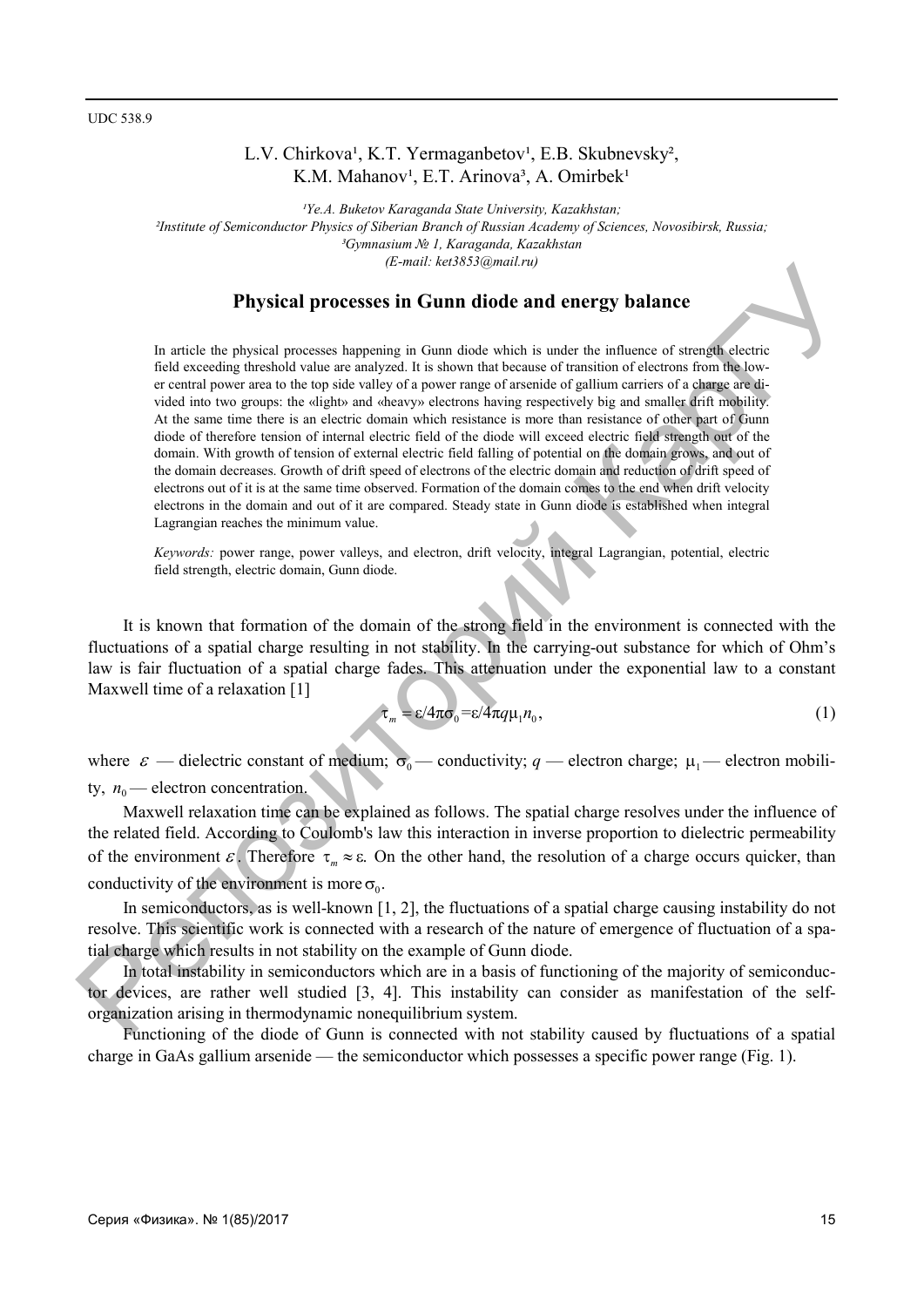1

2



Figure 1. Structure of energy bands of gallium arsenide of GaAs in the crystallographic direction [111]

The power chart GaAs [5, 6] constructed in space of quasi pulses in the crystallographic direction [111] has several minima – several power valleys (Fig. 1). The effective mass of electrons in the central outer valley  $m_1^* = 0.072 m_0$  (here  $m_0$ — electron mass) much less than the effective mass of electrons in outer valley , т.е  $m_2^* \gg m_1^*$ . Theref  $\mu_1 = \frac{4 \lambda^2}{r}$  — «lig  $m_2^* = 1, 2m_0$ , r.e  $m_2^* >> m_1^*$ 1 *q m*  $\mu_1 = \frac{q \langle \tau \rangle}{m^*}$   $\mu_1$ *q m*  $\mu_2 = \frac{q \sqrt{\tau}}{m^*}$ fore in this semiconductor there can be electron ht» и «heavy» electron. The ratio between con ns with various mobility ncentration of «light» и **Example 1.** Structure of example and the energy bank of gallinm arsemide of GaAs<br>
Tigure 1. Structure of energy bank of gallinm arsemide of GaAs<br>
The power chart GaAs [5,6] constructed in space of quasi pulses in the cry

«heavy» electrons changes depending on intensity of external exciting electric field. At the same time full concentration of electrons of conductivity in the semiconductor remains invariable:  $n_0 = n_1 + n_2$ . It results in some features of transfer of a charge via the semiconductor which are the cornerstone of the principle of operation of Gunn diode.

Gunn diode represents a sample of gallium arsenide of GaAs or InP indium phosphide of n-type. If to put electric field to a sample  $E$ , which is more than some threshold value then in a sample  $E_{\text{nop}}$  to a sample there is an area of strong electric field (domain) drifting from the cathode to the anode and disappearing at the anode. This process periodically repeats. And when forming the domain current decreases, and at disappearance — again increases.

In Gunn diode near areas of the anode and cathode there are always defects (Fig. 2). Local electric field E strength near defects can exceed threshold tension  $E > E_{\text{nop}}$  electric field. Increase in energy of the electrons which appeared in these areas is as a result possible, and they will be able to pass into an overlying side minimum. A part of the energy received by electrons from an external source will be transformed to thermal energy, i.e. there is energy dissipation.



Figure 2. Gunn sample — the uniform semiconductor material GaAs with two ohmic contacts and high-quality distribution of the field along a sample [2]

The electrons which passed into a side overlying minimum of a power range from the category of «light» will pass into the category of «heavy». Thus, reduction of number of «easy» electrons will be fol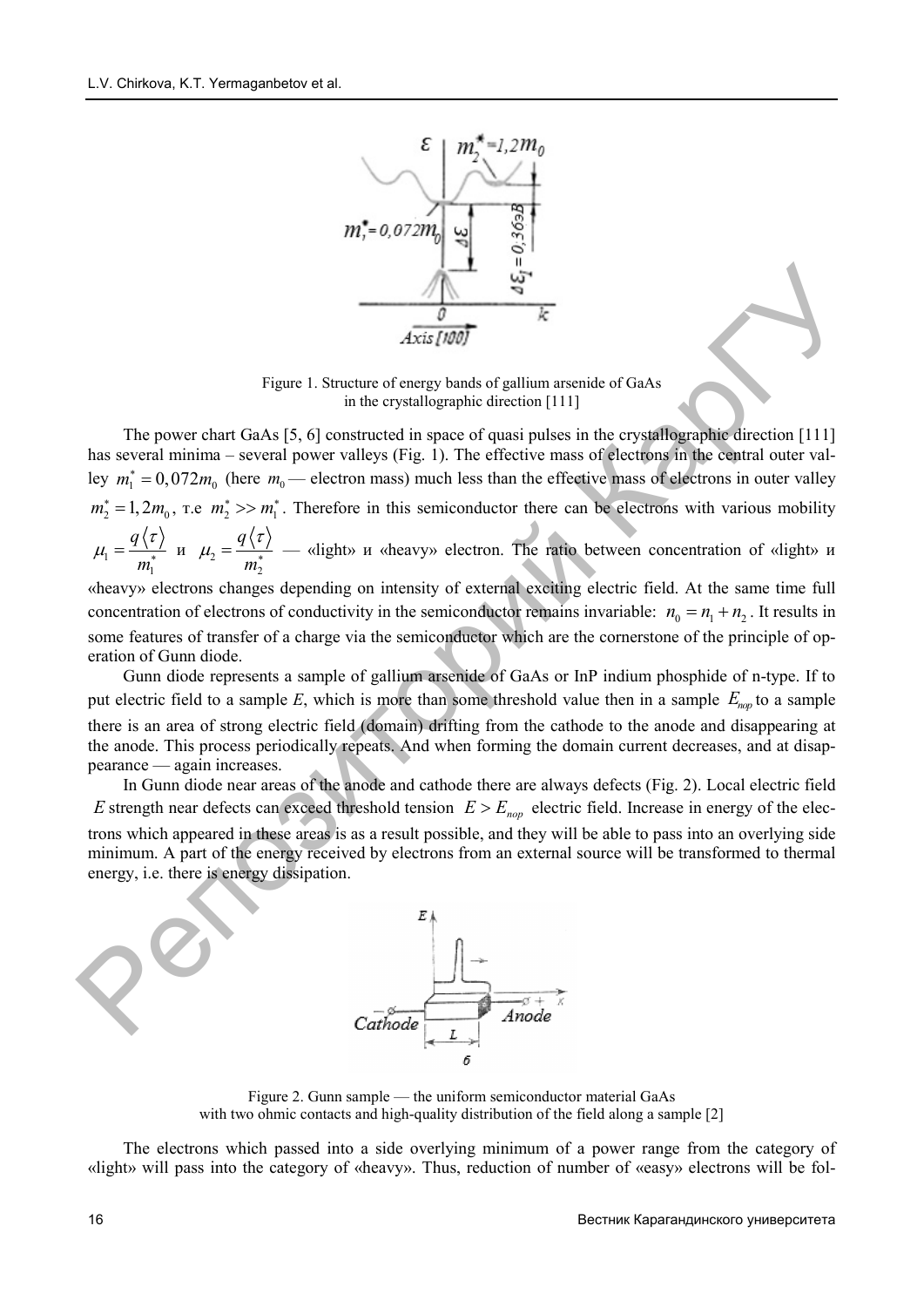lowed by increase in number of «heavy» electrons, i.e. the coordinated behavior of subsystems of these two classes of electrons will take place. In the considered system the self-organization process caused by feature of power structure of the semiconductor will proceed. Speed of drift of «light» electrons to the anode is more than the speed of drift of «heavy» electrons. As a result in the neighborhood of defect from the cathode because of a congestion of «heavy» electrons the negatively charged layer is created, and from the anode because of a lack of electrons there is a layer positively charged the donor impurity. The new structure the domain consisting of two layers is created: the negatively charged layer formed from the cathode by surplus of «heavy» electrons, and from the anode — the positively charged layer formed by ions the donor impurity (Fig. 3).



Figure 3. Distribution of concentration of electrons and electric field strength in a crystal after formation of the domain [5]

Thus, during process of self-organization in the considered system there are more complex and more perfect structures.

Resistance of a domain layer determined by the movement of «heavy» electrons exceeds resistance of other part of Gunn diode determined by the movement of «light» electrons.

The direction of electric field of the domain  $E_{\rho \rho \mu}$  coincides with the direction of the exciting field attached to the semiconductor. Therefore, with a growth of the external field, in process of formation of the domain the field grows in it, and outside the domain decreases. It leads to increase in drift speed of «heavy» electrons in the domain and to reduction of drift speed of «light» electrons beyond its limits, i.e. the coordinated course of processes in system is again observed. In some time point the drift speed of the movement of «heavy» electrons of  $v_{m\dot{\omega}_p}$ , that is speed of the movement of the domain, will appear the equal drift speed of the movement of «light» electrons  $v_{n\dot{p}}$ :

$$
v_{\text{loop}} = v_{\text{map}}.\tag{2}
$$

As a result of it process of formation of the electric domain will end, and it will begin to move from the cathode to the anode.

It is obvious that the speed of drift of "easy" electrons will be less than the speed of drift of electrons for lack of the electric domain  $v_{\eta \dot{\theta} p} < v_0$ , as electric field strength out of the domain  $E_1$  less tension of the field in the absence of the domain  $E_0$ :  $E_1 < E_0$ . Therefore after formation of the domain density of current decreases up to the value

$$
J_{\min} = q n_0 \mathbf{U}_{\lambda \partial p}.\tag{3}
$$

The minimum value of density of current through a crystal remains during time of the movement of the domain through a crystal or during time of its flight from the cathode to the anode

$$
t_{\text{npo}n} = l/D_{\text{d}p} \,,\tag{4}
$$

where  $l$  – crystal length.

Серия «Физика». № 1(85)/2017 17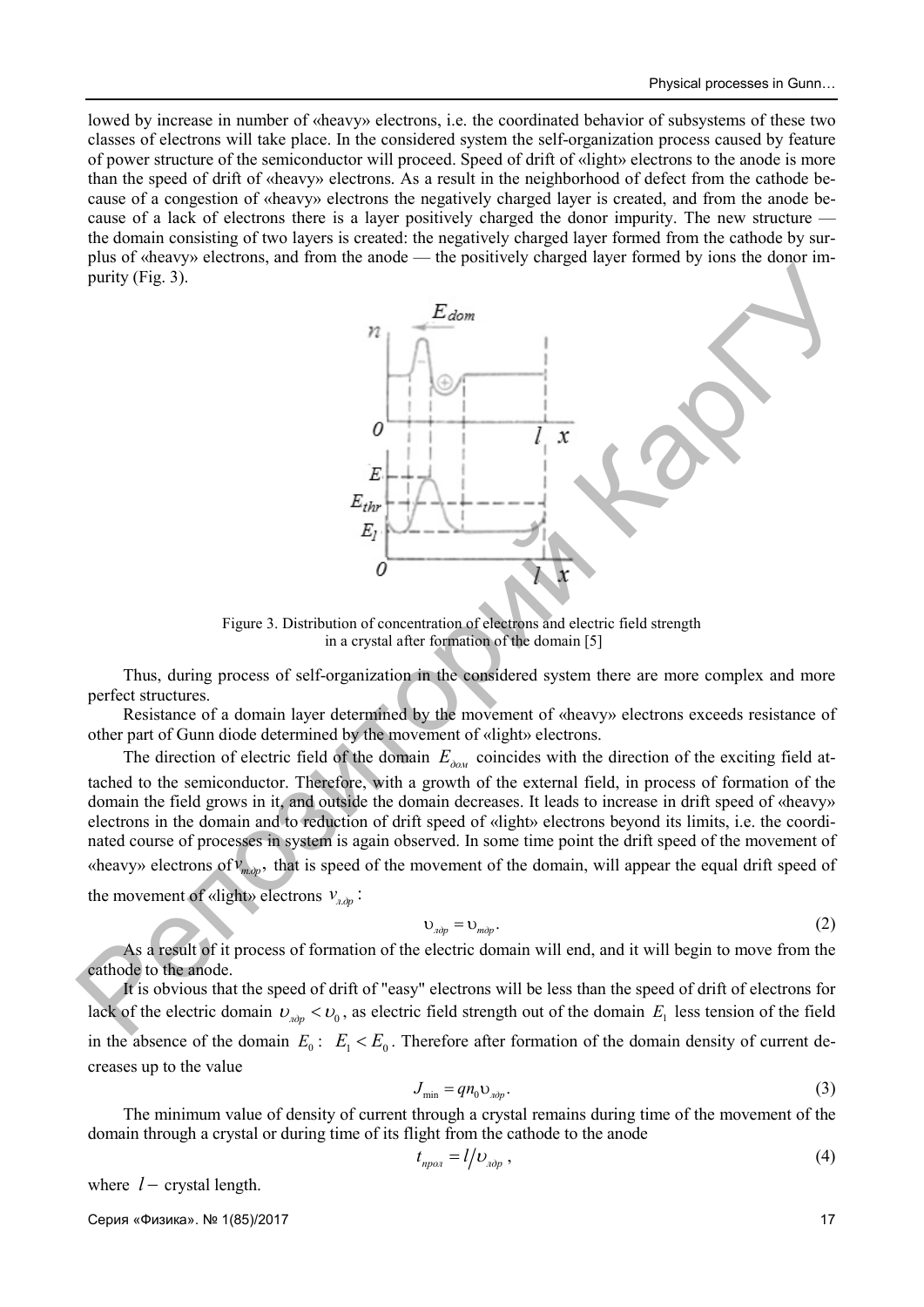At achievement of the anode the domain disappears and density of current increases up to value  $I_{\text{max}}$ , of the domain corresponding to absence. After that at the cathode the new domain is formed, and process repeats (Fig. 4)



Figure 4. Dependence of the current passing through Gunn diode from time:  $t_0$  — time point corresponding to the beginning of formation of the domain;  $t_1$  — time point corresponding to the end of formation of the domain;  $t_2$  — time point corresponding to the beginning of disappearance of the domain on the anode;  $t_2$ — time point

corresponding to total disappearance of the domain on the anode and to origin of the second domain on the cathode [5]

The considered mechanism of operation of the device with intervalley transition of electrons corresponds to a transit time [6, 7]. Electric field in the domain grows in this mode during its formation, and outside the domain decreases. For this reason only one domain as transition of electrons in side can come from the central valley only in the domain where totals electric field strength exceeds threshold value can be formed.  $I_{\text{gas}}$ <br>  $I_{\text{gas}}$ <br>  $I_{\text{gas}}$  ( $I_{\text{gas}}$   $I_{\text{gas}}$ ) and  $I_{\text{gas}}$  ( $I_{\text{gas}}$ ) and  $I_{\text{gas}}$  ( $I_{\text{gas}}$ ) and  $I_{\text{gas}}$  ( $I_{\text{gas}}$ ) and  $I_{\text{gas}}$  ( $I_{\text{gas}}$ ) and  $I_{\text{gas}}$  ( $I_{\text{gas}}$ ) and  $I_{\text{gas}}$  ( $I_{\text{gas}}$ ) and  $I_{\text{$ 

Transit time of the domain from the cathode to the anode has to exceed time of its formation otherwise the domain will not manage to be created. Therefore the condition of emergence of the electric domain in Gunn diode will have an appearance:

$$
t_{\text{npo}a} = l/\nu > \varepsilon_0 \varepsilon \rho \text{, with } n_0 l >> \varepsilon_0 \varepsilon \nu / (q\mu_2). \tag{5}
$$

Let's consider balance of energy in Gunn's diode in the presence of the electric domain.

Formation of the electric domain leads to the following changes in structure of Gunn diode and his volts — the ampere characteristic:

 $-$  out of the domain there are areas where transfer of a charge is carried out by «light» electrons  $n_1$ , drift with a velocity  $v_{\eta_{\text{op}}}$ , and area in the domain where the charge is transferred by the «heavy» electrons drifting with a speed  $v_{\text{map}}$  which is less, that  $v_{\text{map}}$ , that is  $v_{\text{map}} < v_{\text{map}}$ ;

– resistance of area of the electric domain will exceed resistance of other part of the semiconductor of the diode of Gunn out of the domain. Therefore power failure on the domain  $U_{\text{sym}}$  will be more, than voltage drop on other part of the diode  $U_{\text{one}}$  out of the domain:  $U_{\text{amp}} > U_{\text{one}}$ ;

– currents proceeding on the domain  $I_{\text{sym}}$  and out of  $I_{\text{one}}$  it will be various:  $I_{\text{sym}} < I_{\text{one}} < I_a$ .

Let's analyzed balance of energy in Gunn's diode in case of formation of the electric domain.

Let tension be attached to the diode  $U_a$ . In case of lack of the electric domain in the diode current will proceed  $I_a$ .

The processes happening in Gunn's diode have several temporary characteristics:

- time of a relaxation of «light» electrons  $\tau_{\text{open}} = \frac{m_{\text{a}} \mu_{\text{a}}}{n}$ ; *m q*  $\tau_{\text{max}} = \frac{m_{\pi}\mu}{\sqrt{m_{\pi}}}\$
- average time of drift  $\tau_{\eta \partial p}$  of «light» electrons with a speed  $v_{\eta \partial p}$ :  $\tau_{\eta \partial p} = l/v_{\eta \partial p}$ , in the presence of the electric domain;
- *–* average time of drift  $\tau_{a\partial p} = l/v_{a\partial p}$  of «light» electrons with a speed  $v_{a\partial p}$ , when the electric domain is absent.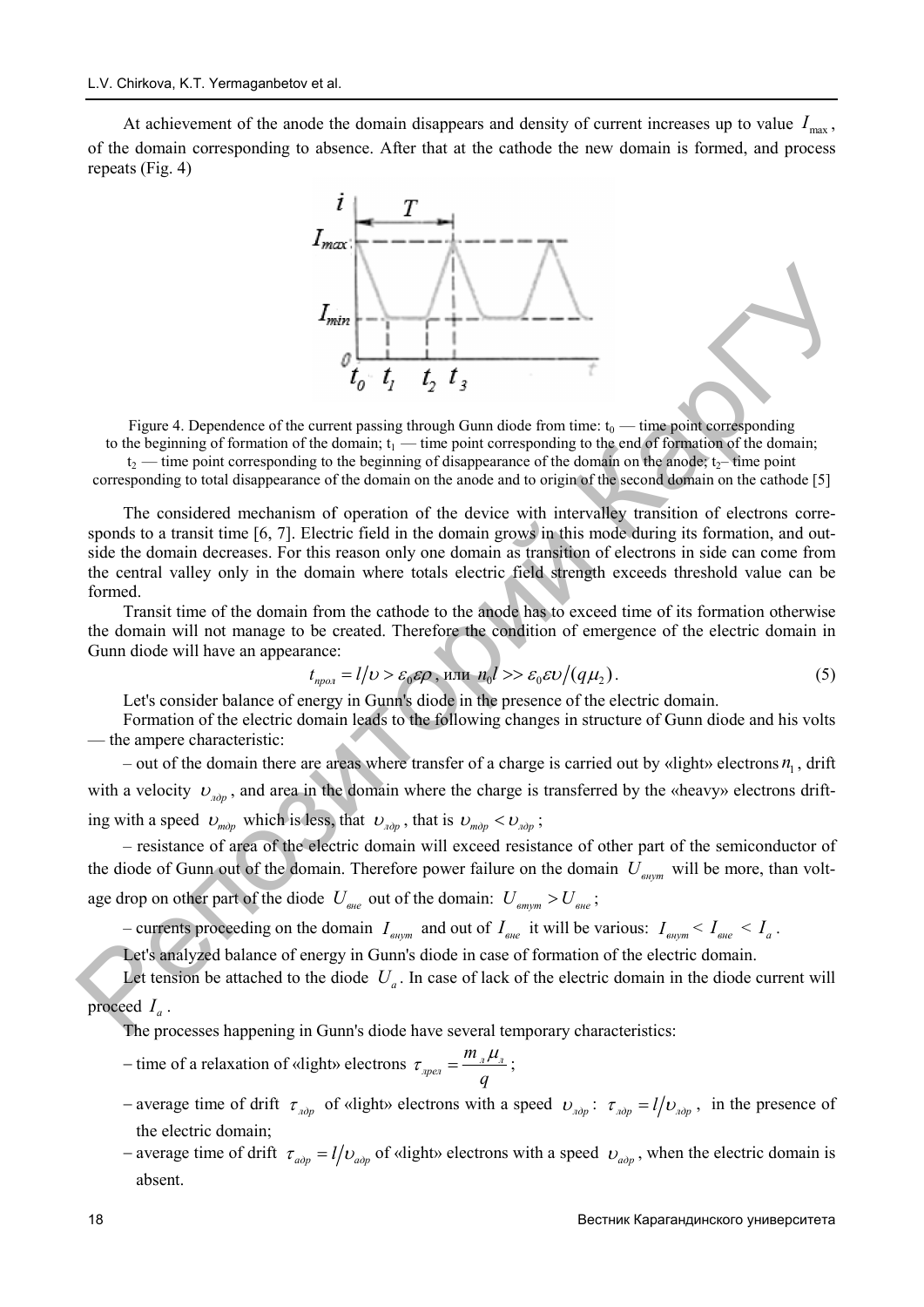Average speed of drift of electrons of  $v_a$  on the diode for lack of the domain is more than average speed of drift of  $v_{\eta \partial p}$  electrons in the presence of the domain, i.e. the average time of drift of electrons of  $\tau_a$  in lack of the domain is less, than the average time of drift is  $\tau_{\mu\partial p}$  in presence of domain.

Between average times of drift of electrons via the diode at absence in it the electric domain  $\tau_{\alpha\partial p}$  and in presence of electric domain  $\tau_{\eta \partial p}$  and in presence of electric domain:

$$
\frac{\tau_{a\partial p}}{\tau_{a\partial p}} = \frac{U_{a\partial p}}{U_{a\partial p}} = \frac{E_{\text{eine}}}{E_a} = \frac{U_{\text{eine}}}{U_a}.
$$
\n<sup>(6)</sup>

Power  $I_a U_a$ , arriving from an external source to Gunn diode, after formation of the electric domain will be distributed as follows:

 $-$  a part of power of  $\left(I_a - I_{\text{one}}\right)U_a$  will be spent for formation of the domain;

 $-$  a part of power of  $I_{\text{one}}U_{\text{one}}$  will be allocated out of the domain;

 $-$  and part of power of  $I_{\text{eikym}}U_{\text{eikym}}$  — will be allocated in the domain and it will be spent for overcoming

resistance of the environment at the movement of the domain from the cathode to the anode. If to neglect losses on thermal energy, then according to the law of energy conservation equality will take place

$$
U_{a}I_{a} = I_{\text{supm}}U_{\text{supm}} + I_{\text{e}}U_{\text{e}} + (I_{a} - I_{\text{e}}U_{a}, \tag{7}
$$

where  $U_d = U_a - U_{e^{i\theta}}$  tension on the domain,  $I_a = eN/\tau_{a^{i\theta}p}$  are current via Gunn diode in absence of electric domain.

Having increased both parts of equality of (7) for the period of  $\tau_{\eta_{\text{pez}}}$ , we will receive balance of energy in the range of time, corresponding to the average time of a relaxation of the  $\tau_{\text{per}}$  electrons

$$
W_N = W_{\text{nep}} + W_{\text{e}} + W_{\text{pion}}\,,\tag{8}
$$

where  $W_N$  — energy transferred by a source to Gunn diode during a relaxation  $\tau_{\eta_{per}}$ ;  $W_{\eta_{ee}}$  — energy, received by electrons out of the electric domain;  $W_{\text{nep}}$  — energy spent by the domain for overcoming resistance of the environment, that is the energy concluded in the domain;  $W_{p\ddot{o}ow}$  — energy, spent for formations of the domain - potential energy of the domain. Let's find expressions for each component of energy in (8).  $\frac{r_{\text{exp}}}{r} = \frac{P_{\text{exp}}}{r_{\text{exp}}} = \frac{P_{\text{exp}}}{r_{\text{exp}}} = \frac{P_{\text{exp}}}{r_{\text{exp}}} = \frac{P_{\text{exp}}}{r_{\text{exp}}}$ <br>
Will be distributed as follows:<br>
will be distributed as follows:<br>
will be distributed as follows:<br>  $-$  a part of power of  $I_{\text{$ 

For lack of the electric domain during the free run of  $\tau_{\text{per}}$  between collisions the energy equal will be reported to Gunn diode

$$
W_N = I_a U_a \tau_{\text{open}} = (-qN/\tau_a) U_a \tau_{\text{open}} = -qNU_a \frac{\tau_{\text{open}}}{\tau_{\text{loop}}}.
$$
\n(9)

The energy received from an external source during a relaxation by  $\tau_{\text{apen}}$  electrons which are out of the domain will be equal

$$
W_{\rm e}_{\rm e} = I_{\rm e}_{\rm e} U_{\rm e}_{\rm e} \tau_{\rm n\rho e} \tag{10}
$$

Considering ratios of (6) and  $I_{\text{one}} = I_a \frac{U_{\text{one}}}{I_a} = I_a \frac{E_{\text{one}}}{F_a}$ ,  $U_{\text{one}} = U_a \frac{U_{\text{one}}}{I_a} = U_a \frac{E_{\text{one}}}{F_a}$ , equality (10) it is possible to lead to the following look *a а*  $I_{\textit{eine}} = I_a \frac{U_{\textit{eine}}}{U_a} = I_a \frac{E_{\textit{eine}}}{E_a}$ ,  $U_{\textit{eine}} = U_a \cdot \frac{U_{\textit{eine}}}{U_a} = U_a \cdot \frac{E_{\textit{eine}}}{E_a}$ *a а*  $U_{\text{e}} = U_a \cdot \frac{U_{\text{e}}}{U_a} = U_a \cdot \frac{E_a}{E_a}$ 

$$
W_{\text{one}} = I_{\text{one}} U_{\text{one}} \tau_{\text{one}} = I_a U_a \tau_{\text{one}} \frac{E_{\text{one}}^2}{E_a^2} = -\frac{qN}{\tau_a} U_a \frac{E_{\text{one}}^2}{E_a^2} \tau_{\text{one}} = -qNU_a \frac{E_{\text{one}}^2}{E_a^2} \frac{\tau_{\text{one}}}{\tau_{\text{one}}} = W_N \frac{E_{\text{one}}^2}{E_a^2} \,. \tag{11}
$$

This part of energy during dispersion of electrons on a crystal lattice turns into thermal energy. The energy spent for formation of the domain during a relaxation of  $\tau_{\text{max}}$ , that is the potential energy of electrons in the domain which is saved up in an interval between collisions with phonons can be presented how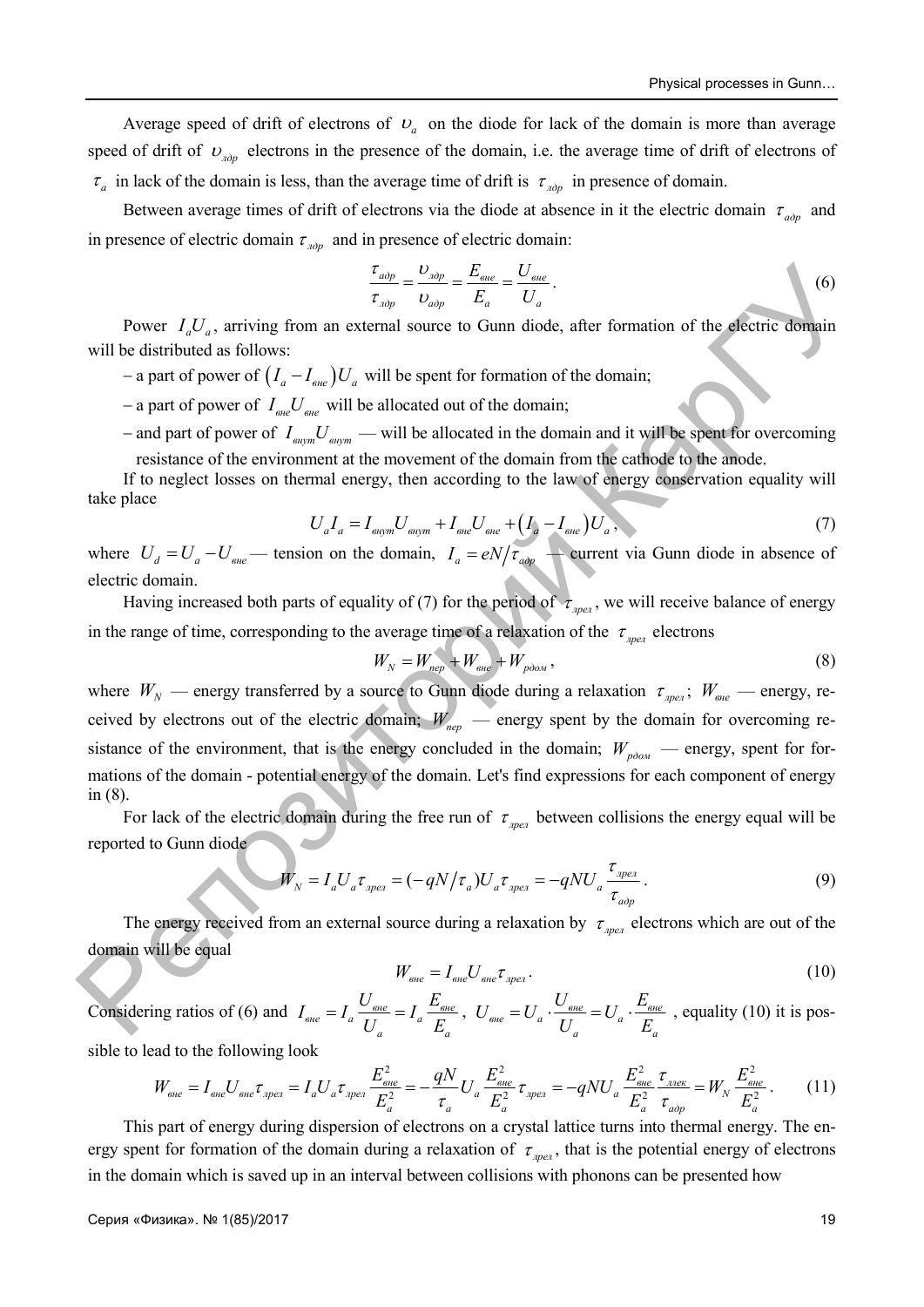$$
W_{p\ddot{o}o\mu} = (I_a - I_{e\mu e})U_a \tau_{\eta pe\tau} = I_a \left(1 - \frac{E_{e\mu e}}{E_a}\right) U_a \tau_{\eta pe\tau} = -\frac{qN}{\tau_a} \left(1 - \frac{E_{e\mu e}}{E_a}\right) U_a \tau_{\eta pe\tau} = -qNU_a \left(1 - \frac{E_{e\mu e}}{E_a}\right) \frac{\tau_{\eta pe\tau}}{\tau_a} =
$$

$$
= W_N \left(1 - \frac{E_{e\mu e}^2}{E_a^2}\right). \tag{12}
$$

The energy spent by the domain for overcoming resistance of the environment at its movement from the cathode to the anode is equal

$$
W_{\text{nep}} = I_{\text{ehe}} U_d \tau_{\text{ehe}} = I_a \frac{U_{\text{ehe}}}{U_a} \left( U_a - U_{\text{ehe}} \right) \tau_{\text{ehe}} = -\frac{qN}{\tau_a} U_a \frac{U_{\text{ehe}}}{U_a} \left( 1 - \frac{U_{\text{ehe}}}{U_a} \right) \tau_{\text{ehe}} = -qNU_a \frac{E_{\text{ehe}}}{E_a} \left( 1 - \frac{E_{\text{ehe}}}{E_a} \right) \frac{\tau_{\text{ehe}}}{\tau_a}.
$$
 (13)

Having divided both parts of equality (8) into full number of electrons of conductivity in Gunn diode of particles of  $N$ , we will define the energy received by each electron from a source during the average time of a relaxation  $\tau_{\text{I,per}}$ 

$$
w_N = w_{\text{one}} + w_{\text{nep}} + w_{\text{pdom}} \,. \tag{14}
$$

In equality (14) composed by  $w_{\text{one}}$  defines the kinetic energy of the chaotic movement of electrons out of the domain turning into thermal energy. It determines the size of an integral Lagrangian [4–7]

$$
\Lambda_{\min} = m_1 \left( \nu_{\eta \partial p}^2 \right)_{\min} = \left( w_{\text{one}} \right)_{\min} = \left( w_N - w_{\text{nep}} - w_{\text{p} \partial \omega} \right)_{\min} . \tag{15}
$$

According to expressions (11) and (12) with growth strengths of electric field to  $E_a$ , attached of Gunn diode,  $w_{p\omega M}$  grow and  $w_{gee}$  decreases. In other words, with growth of tension at  $E > E_{symm}$  in *GaAs* the electric domain will begin to be formed. Due to redistribution of number of «light» and «heavy» electrons the number of «heavy» electrons will increase and to decrease at the same time number of «light». It will be followed by reduction of average kinetic energy of «light» electrons. At establishment of steady state of the diode integral Lagragian (15) will accept the minimum value [8,9]. Thus, the main mechanisms of selforganization of electrons in Gunn diode under the influence of external electric field of  $E > E_{\text{sym}}$  are:  $W_{avg} = I_{acc}U_{g}T_{sys} = I_c \frac{U_{mg}}{U_{g}} (U_g - U_{ss}) \Gamma_{gw} = - \frac{qN}{2} U_c \frac{U_{mg}}{U_{g}} \left[ 1 - \frac{U_{mg}}{U_{g}} \right] \Gamma_{gw} = -qN U_c \frac{E_{mg}}{E_{g}} \left[ 1 - \frac{E_{mg}}{E_{g}} \right]$ <br>
Having divided both parts of equality (8) into full uninfer of electrons of conduc

- emergence of the «heavy» electrons connected with features of a power range of *GaAs*;
- increase in number of «heavy» electrons due to reduction of number of «light»;
- growth of potential energy of «heavy» electrons due to reduction of kinetic energy of the chaotic movement of «light» electrons;
- reduction of the integral Lagrangian corresponding to electrons of Gunn diode to a minimum.

#### References

- 1 *Шур М.* Современные приборы на основе арсенида галлия. М.: Мир, 1991. 632 с.
- 2 *Левинштейн М.Е., Пожела Ю.К., Шур М.С*. Эффект Ганна. М.: Сов. радио, 1975. 288 с.
- 3 *Шелль Э*. Самоорганизация в полупроводниках. Неравновесные фазовые переходы, обусловленные генерационнорекомбинационными процессами: Пер. с англ. — М.: Мир, 1991.

4 Доменная электрическая неустойчивость в полупроводниках / В.Л. Бонч-Бруевич, И.П. Звягин, А.Г. Миронов. — М.: Гл. ред. физ.-мат. лит. изд-ва «Наука», 1972.

5 *Пасынков В.В., Чиркин Л.К*. Полупроводниковые приборы. — М.: Высш. шк., 1987.

6 *Усыченко В.Г*. Самоорганизация электронов в электронных приборах // Журнал технической физики. — 2004. — Т. 74. — Вып. 11. — С. 38–46.

7 *Усыченко В.Г*. Энтропия, информация и сложность стационарных состояний открытых систем, не удовлетворяющих принципу локального равновесия // Журнал технической физики. — 2005. — Т. 75. — Вып. 5. — С. 19–27.

8 *Усыченко В.Г*. Самоорганизация электронов в электронных приборах в свете принципов механики и термодинамики // Журнал технической физики. — 2006. — Т. 76. — Вып. 4. — С. 17-27.

9 *Усыченко В.Г*. Электронная синергетика. Физические основы самоорганизации и эволюции материи: Курс лекций. — СПб.: Лань, 2010 с.: ил. — (Учебники для вузов. Спец. литература).